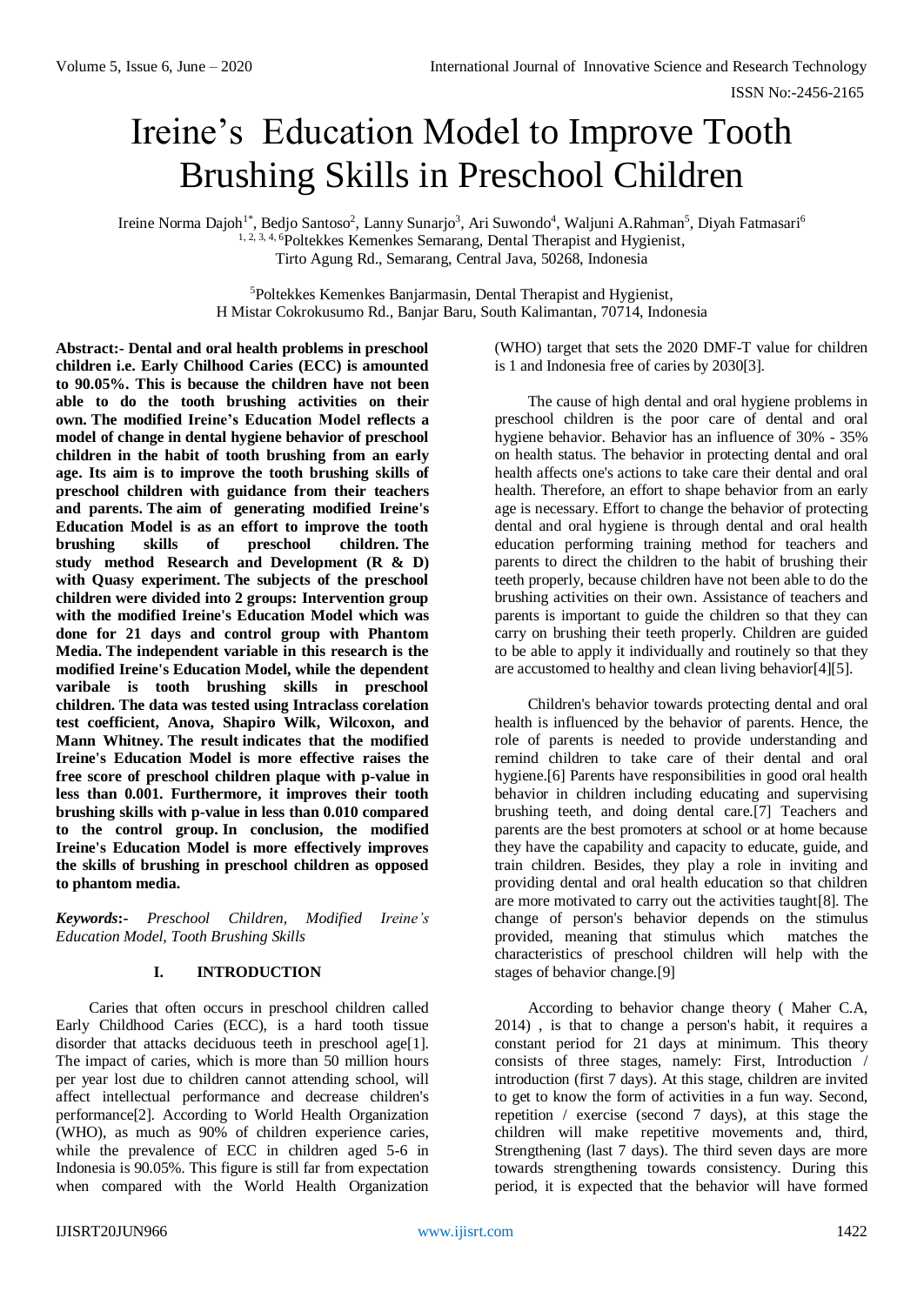permanently into a habit. Furthermore, it is also expected that the behavior will have formed permanently into a habit. Tooth brushing activities done repeatedly with direct pratice will make it easer for children to apply the message be delivered. [10] Consistency is needed to achieve behavioral change. The more often children do these activities, the more easily they memorize and enjoy. This behavior change theory is suitable to be applied in preschool children, because children are in golden age period, with respect to human development such as physical, emotional and social. At this occasion, the child experiences an increase in intelligence.[11]

At this age, it is an ideal time to practice motor skills including tooth brushing. When children are brushing their teeth according to the stages above and over again for 21 days constantly, there will be changes in the behavior of protecting dental and oral health so that they can improve good tooth brushing skills. However, this theory does not explain the role of teachers and parents on changes in children's behavior. [12]Therefore, it is necessary to make an effort to improve the behavior of correct toothbrushing through innovative development of a toothbrushing program in preschool children with "Modified Ireine's Education Model" which is a model of behavior change dental and oral health of preschool children in getting used to brushing their teeth from an early age with the purpose of improving their tooth brushing skills done in the morning after breakfast and at night before going to bed by using learning media as a stimulus and involving the participation of teachers and parents so that children can performed what was delivered. This model has 4 stages: training, simulation, practice and evaluation combined with media of story telling, role playing and video.

# **II. METHODOLOGY**

We have implemented Research and Development (R & D) method for this research which has aim to develop a model of teaching and learning of dental and oral hygiene of preschool children. The Research and Development (R&D) method is a research method used to produce product and test the effectivity of the product. The procedures of R&D comprises five stages, i.e. Information collection, design and build of model, validation from expert and revision, model testing, and model results[13]. The research design used quasy experiment. (pre and post-test with control group design).

This research took place at the Tunas Bhakti Kindergarten Semarang, Indonesia as an intervention group and Al Ijabah Islamic Kindergarten Semarang as a control group. The sampling technique was purposive sampling totaling 40 children who were divided into two groups: an intervention group of 20 children and remaining 20 children as control group. Data on the measurement of tooth brushing skills and plaque-free scores were performed with a statistical test. The research data used a ratio scale so that the normality test then using the Shapiro Wilk. Statistical test to analyze the variable data in the normal data paired group used the dependent sample test and the non-paired

group used the independent sample test. In the abnormal data, the paired group used the Wilcoxon test and the nonpaired group used the Mann-Whitney test.

## **III. RESULTS AND DISCUSSION**

#### *A. Data Collection*

The results of data collection conducted through interview method and Systematica Literature Review concluded that to improve preschool children' tooth brushing skills, the learning and media method are necessary, fit to the characteristics of preschool children, such as a pleasant atmosphere so that children easily understand and do what was taught.

## *B. Design and Build*

The design was made based on data from the results of data collection, which revealed that preschool children were not yet able to perform self-care in carrying out the practice of tooth brushing. Thus, we made a Modified Ireine Education Model that was adapted to the needs of learning method and media that fit the characteristics of preschool children.

## *C. Expert Validation*

Table 1 shows the results of validation from the expert. It shows that p-value is 0.006, which is less than 0.05, meaning that the Modified Ireine's Education Model is relevant as the dental and oral hygiene education in preschool children.

| <b>Expert Validation</b> |   |         |                 |  |  |
|--------------------------|---|---------|-----------------|--|--|
|                          | n | $f(\%)$ | <i>p</i> -value |  |  |
| <b>Relevant</b>          |   | 100     | 0.000           |  |  |
| <b>Irrelevant</b>        |   |         |                 |  |  |

**\*** Intraclass correlation coefficient

Table 1:- Expert Validation

## *D. Model Testing*

Table 2 shows the normality test results. It shows that the normality test in preschool children obtain p-value less than 0.05, so that the data distribution is not normal. Thus, it could be continued using non-parametric test.

| Variable                  | p-value      |         |  |  |  |
|---------------------------|--------------|---------|--|--|--|
|                           | Intervention | Control |  |  |  |
|                           |              |         |  |  |  |
| Pre-test skill            | 0.009        | 0.001   |  |  |  |
| Post-test skill           | 0.000        | 0.013   |  |  |  |
| Pre-test plaque<br>index  | 0.029        | 0.039   |  |  |  |
| Post-test plaque<br>index | 0.042        | 0.004   |  |  |  |
| *Shapiro-wilk             |              |         |  |  |  |

Table 2:- Normality Test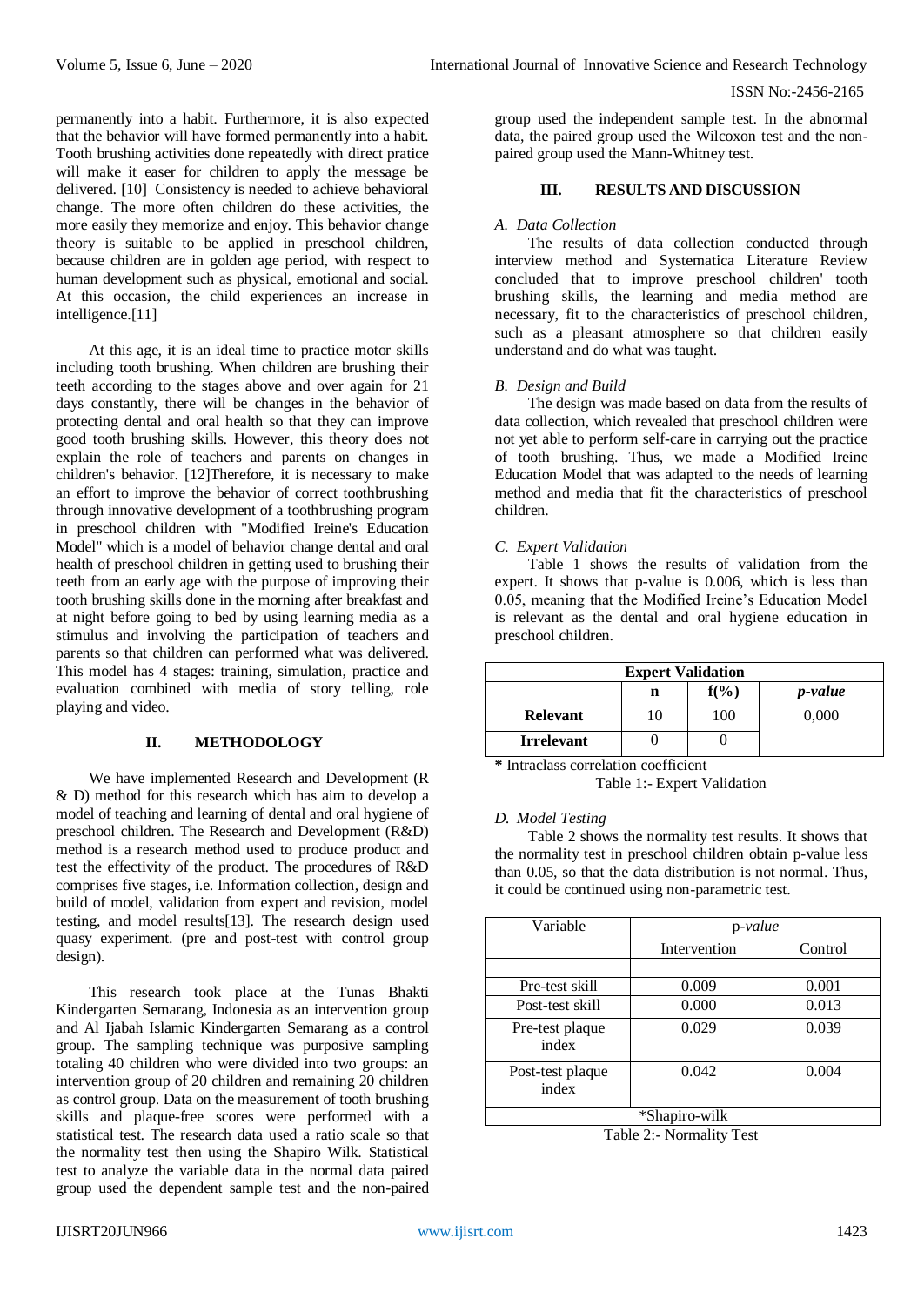Table 3 shows the paired-data effectivity test. It shows that the p-value of the intervention group is 0.000 (p <0.05), meaning that the Modified Ireine's Education Model effectively improves the child's brushing skills. The p-value of the control group is  $0.000$  (p <0.05) meaning that the phantom media is effective in increasing preschool children's toothbrushing skills.

The effectivity test of the children's plaque-free score data show that the p-value of the intervention group is 0.000 (p  $\langle 0.05 \rangle$  meaning that the Modified Ireine's Education Model effectively increases the child's plaquefree score. The p-value of the control group was 0.000 (p <0.05) indicating the phantom media is effective in increasing the child's plaque-free score

| Variable     |      | Paired-data test |                   |       |        |
|--------------|------|------------------|-------------------|-------|--------|
|              |      | n                | $Mean \pm SD$     | Delta | Pvalue |
|              |      |                  |                   |       |        |
| Skill        |      |                  |                   |       |        |
|              |      |                  |                   |       |        |
| Intervention | pre  | 20               | $6.95 \pm 1.191$  | 2,25  | 0.000  |
|              | Post | 20               | $9,20 \pm 0.834$  |       |        |
|              |      |                  |                   |       |        |
| Control      | pre  | 20               | $7,00 \pm 1.170$  | 1,90  | 0.000  |
|              | post | 20               | $8,90 \pm 0.986$  |       |        |
| Plaque-free  |      |                  |                   |       |        |
| score        |      |                  |                   |       |        |
|              |      |                  |                   |       |        |
| Intervention | pre  | 20               | 49,15±4.157       | 40,90 | 0.000  |
|              | post | 20               | $90,05 \pm 5.404$ |       |        |
| Control      | pre  | 20               | $47,16 \pm 5.028$ | 37,4  | 0.000  |
|              |      |                  |                   |       |        |

\*wilcoxon test

Table 3:- Paired-Data Effectivity Test

Table 4 shows the non-paired data test on its effectivity. The information obtained from the table is that the p-value is  $0.001$  (p < 0.05), meaning that the Modified Ireine's Education Model is more effective in improving children's tooth brushing skills compared to phantom media. The effectiveness test of the children's plaque-free score data shows that the p-value is  $0.010$  (p  $\leq 0.05$ ) meaning that the Modified Ireine's Education is more effective than that with Phantom.

| <b>Variable</b>   | Non-paired data effectivity test* |       |       |           |        |
|-------------------|-----------------------------------|-------|-------|-----------|--------|
|                   | n                                 | Mean  | Delta | <b>SD</b> | Pvalue |
| <b>Skill</b>      |                                   |       |       |           |        |
| Intervention      | 20                                | 9,20  | 0,30  | 0,900     | 0.001  |
| Control           | 20                                | 8,90  |       |           |        |
| Plaque-free score |                                   |       |       |           |        |
| Intervention      | 20                                | 90,05 | 5,49  | 5,362     | 0.010  |
| Control           | 20                                | 84,56 |       |           |        |

\*mann whitney

Table 4:- Non-Paired Data Effectivity Test

#### *E. Model Results*

The results of the model in the form of a story book shown in Figure 1 is with toothbrushing content, becoming the output of the development of learning method and media for dental and oral hygiene of preschool children.



Fig 1:- Story book

#### **IV. DISCUSSION**

The results of the data collection inferred that to improve the skills of tooth brushing in preschool children, it requires an effort in dental and oral hygiene education by providing suitable learning method and certainly supported by learning media which can impress the children, so that children can get the information and have the ability to implement what has been previously taught. The purpose of the learning media is as a learning aid to facilitate the learning process in the classroom, increase the efficiency of the learning process, and help students concentrate in the learning process. Tooth brushing learning model suitable to achieve this purpose is the Modified Ireine's Education Model.<sup>[14]</sup>

Design and build of The Modified Ireine's Education Model is created based on the results of data information that suits the needs of the model and learning media of preschool children. The results of data collection revealed that preschool children can't do self-care yet in carrying out the practice of tooth brushing, so it is necessary to involve the role of teachers and persons to guide them in the implementation of tooth brushing. Teachers and parents play an important role in improving children's dental and oral hygiene by accompanying and guiding the children so that they are able to brush their teeth properly and implement it in daily life especially in the morning after breakfast and at night before going to sleep. Teachers and parents are the best promoters either at school or home because they have the ability to guide and provide dental and oral health education so that children are more motivated to carry out activities have been taught. [5][8] Dental and oral health education intervention can be given by teachers and parents to preschool children. Somehow in the process, teachers and parents need to be trained first because with the knowledge, attitudes and actions to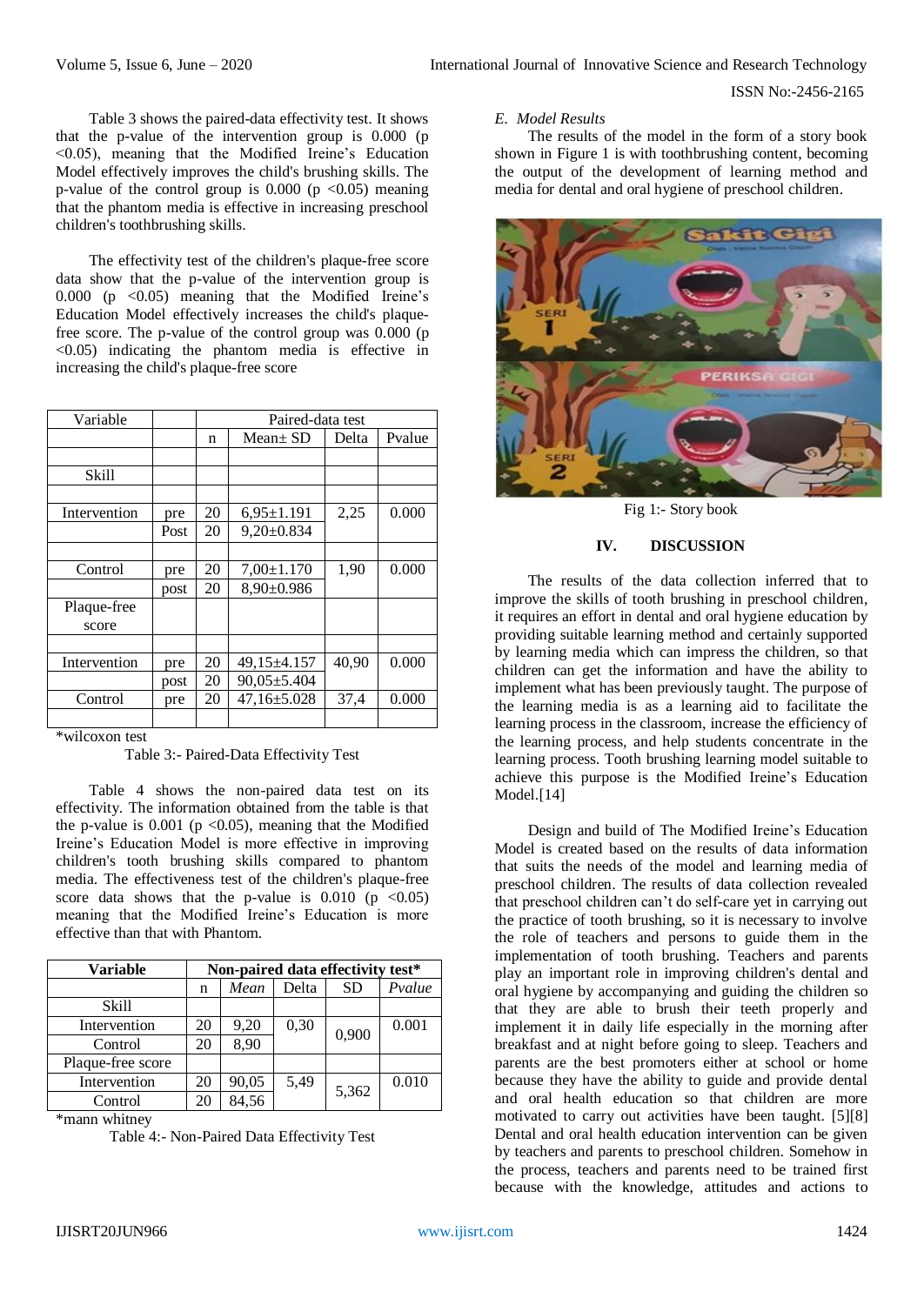# **V. CONCLUSION**

As preschool children are prone to dental and oral health problem, thus it is necessary to put in a method to raise the awareness of preschool children to tooth brushing. This research used Modified Ireine's Education Model. Based on the results of the research, it can be concluded that the Modified Ireine's Education Model has been proven to be more effective in increasing the teeth brushing skills of preschool children.

## **REFERENCES**

- [1]. E. A. Kidd and S. J. Bechal, "Basics of Caries, Causes and Treatment," 1987, *Terjem. N. Sumawinata dari Essentials Dent. Caries, Dis. Its Manag.*, pp. 99–100.
- [2]. B. Santoso, E. Ningtyas, E. Aryati, and D. Fatmasari, "Improving Elderly's Dental Hygiene Through Nursing Home Staff's Dental Health Education at the ," 2017 *KEMAS J. Kesehat. Masy.*, vol. 12, no. 2, pp. 189–198.
- [3]. R. Z. Taftazani, L. Rismayani, B. Santoso, and T. Wiyatini, "Analysis of UKGS program in Puskesmas Halmahera," 2015 *J. Kesehat. Gigi*, vol. 2, no. 1, pp. 25–31.
- [4]. R. Hasbullah and E. Sulaeman, "Fostering Student Entrepreneurial Character through Softskills Training Methods at the Faculty of Economic Uniska," 2012 *J. Manaj.*, vol. 9, no. 2, pp. 559–576.
- [5]. N. Aisyah, D. K. P. U. I. N. S. Kalijaga, and U. M. S. S. S. Guna, "Teacher's Efforts in Developing Children's Oral Language Creativity Through the Role Playing Method and Storytelling Method Di Tk Bhayangkari 23 Bandar Lampung 2017," 2017, Darul Ilmi : Junal Ilmiah Pendidikan Guru Raudhatul Afthal, 1 (1), 8-33
- [6]. L. Sunarjo, E. Mardiati, and N. F. Miftakhun, "External Factors Causing Dental Caries in Pre-School Children PAUD Strowberry RW 03 Kelurahan Bangentayu Wetan Kota Semarang 2016, 2016, Jurnal Kesehatan Gigi, vol. 3 no. 2.
- [7]. N. Widyastuti, D. Fatmasari, and M. Djamil, "The Effectiveness of Heni's Dental Flannel Book" on Increasing Dental Health Care Among Early Childhood Education Program.," 2020, *J. Appl. Heal. Manag. Technol.*, vol. 2, no. 2, pp. 34–41.
- [8]. A. Riolina, "the role of the teacher in improving dental and oral health of students in elementary school," 2018, *JIKG (Jurnal Ilmu Kedokt. Gigi)*, vol. 1, no. 2, pp. 51–54.
- [9]. D. R. Sari, I. M. Ramdan, and F. R. Hidayat, "Comparison of the Effects of Health Education on How to Brush Teeth Between Simulation Methods and Watching Videos on Tooth Brushing Skills in Students TK B di TK It As-Salam Kecamatan Palaran, Kota Samarinda," 2015, Digital Repository Universitas Muhamadyah Kalimantan Timur .
- [10]. D. Fatmasari, R. Rasipin, B. Santoso, S. Supriyana, and W. J. D. Utami, "MOGIGU (Menggosok Gigi Asyik Dengan Lagu) To Increase Brushing Teeth Of The Elemtary School," *J. Appl. Heal. Manag.*

preserve or protect dental and oral hygiene, the teachers are able to transfer the knowledge and skills. In accordance with the research of Gao et al. (2013) the model of promoting dental and oral hygiene to preschool children should emphasize promotive and preventive involvement by taking the role of parents / teachers in the implementation.[15]

Expert validation results show that The Modified Ireine's Education Model reaches 90% relevant for the learning media in preschool children. This relevance causes preschool students to perform this model well. The validation process needs to be carried out in order to produce a useful learning model to improve the quality of education.[16] The Modified Ireine's Education Model was applied to preschool children to improve their brushing skills and plaque-free scores. Tooth brushing skills in preschool children have increased because they were given simulations using story telling media, role playing and video, as well as practical brushing method for 21 days. Using various method and learning media can improve the skills of preschool children. The practice of brushing teeth was done for 21 days, carried out at school in the morning after a break accompanied by the teacher and carried out at home in the morning after breakfast and at night before going to bed accompanied by parents. This is in line with the theory of behavior change which says that changing one's habits requires a constant period.[17]

The implementation stage of The Modified Ireine's Education Model to preschool children was done by providing simulations on how to brush their teeth properly and correctly by the teacher. Learning with simulation method is an effective means of increasing children's knowledge, motivation, activeness, confidence and creativity in the learning process[18][19]. This simulation is supported by story telling, role playing and dental and oral hygiene videos. The response of children was that children quickly understand what had been taught so that they were more motivated to do the lesson. Preschool children's plaque-free scores have improved because preschool children got correct and proper tooth brushing practices for 21 days. Practice is an action that arises as a result of a stimulus has been given previously or the most effective way of completing tasks based on procedures have been delivered beforehand[20]. When children can peform tooth brushing correctly and properly, it will improve their dental and oral hygiene.[21][22] The Modified Ireine's Education Model is said to be successful because the children were able to perform proper and correct tooth brushing skills which is in consequent, it increases their plaque-free scores. The success of Modified Ireine's Education Model is due to the strengths of this model, which is not only the constant implementation of 21 days, more stimulus in the learning process and involves the participation of teachers and parents in guiding and assisting children to brush their teeth at home in the morning after breakfast and at night the day before going to bed, but also brushing at school after meal can improve the tooth burushing skills of preschool children.